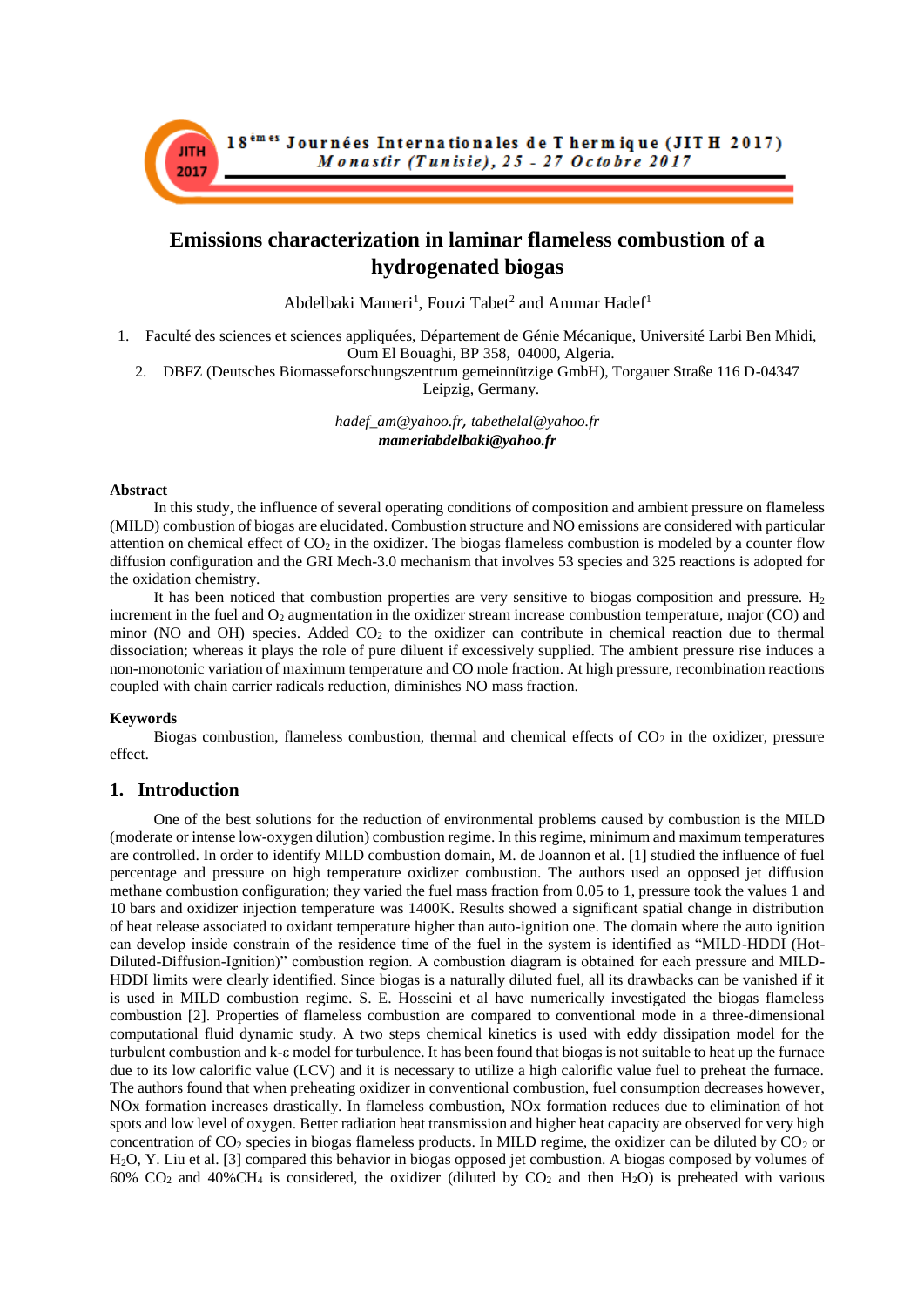temperature. It has been found that biogas MILD oxy-fuel combustion establishment is easy under H<sub>2</sub>O moderation operation, but it is safe to sustain under  $CO<sub>2</sub>$  moderation operation. Also, the performance of biogas MILD oxy-fuel combustion under  $CO_2$  moderation operation is always better than its counterpart  $H_2O$ . In the same context, P. Sabina et al. [4] considered numerically the effect of diluents on biogas MILD combustion in premixed configuration. The biogas is diluted by  $CO_2$  or  $H_2O$  then mixed and preheated up to 1400 K in a tubular flow reactor. The authors showed that the ignition delay times are compatible with the characteristic times required in real facilities. Due to presence of  $C_2$  species, under the same conditions, the ignition delay times are lower than those of methane. The kinetic models used are not able to properly predict auto-ignition delay data, especially when  $CO<sub>2</sub>$  or  $H<sub>2</sub>O$  dilute biogas mixture. MILD combustion of hydrogen blended biogas seems to be the good way of using renewable energy with optimal combustion technology. Few works considered this issue, S. Chen et al. [5] explored a counter flow diffusion flame of hydrogen-enriched biogas under MILD condition. The lattice Boltzmann method (LBM) was used to show the effects of preheating temperature, oxidizer composition and the hydrogen concentration in the fuel mixtures on the reaction structure of biogas under MILD combustion condition. The authors found that MILD combustion is sustained for extremely low-oxygen concentration in the oxidizer flow. Also, MILD combustion of biogas from landfills is better sustained with lower oxygen concentration in the oxidizer flow than higher one. It can be deduced that the use of biogas under the MILD combustion operation up to commercial-scale is possible and its application will significantly reduce the high costs induced by the currently utilizing way.

Although the above survey manifests substantial efforts that have been devoted to flameless combustion, a comprehensive understanding of these combustion structures over a wide range of operating conditions as well as  $CO<sub>2</sub>$  chemical effect has not been yet consummated.

The aim of the present study is to investigate biogas diffusion flame structure and emissions in counter-flow configuration over a wide range of operating conditions (hydrogen enrichment, oxidizer dilution and ambient pressure variation) in flameless regime. A special emphasis is put on chemical effect of  $CO<sub>2</sub>$  in the oxidizer.

The paper is organized in four sections. Following a brief explanation of the modeling approach, a general description of the simulation details is introduced. The numerical simulation results are then presented with a discussion. The last section summarizes the findings of the present study.

### **1.1. Formulation of the problem**

An axisymmetric geometry, composed by two opposing jets streams configuration, was adopted to analyze the steady unidimensional diffusive reaction zone structure. The Fig. 1 presents the flow geometry, the fuel stream conditions refer to a biogas doped with hydrogen whereas the oxidizer stream one refers to preheated and diluted air by CO2. The injection velocity is the same for both streams and the distance between injectors is D=2cm.



Fig. 1.: Axisymmetric opposed jet flow configuration

#### *1.1.1. Equations of the reacting flow:*

Reacting flow equations consisted of the steady state conservation equation in cylindrical coordinates:

$$
\frac{\partial \rho u}{\partial x} + \frac{1}{r} \frac{\partial (\rho v r)}{\partial r} = 0 \tag{1}
$$

where *ρ, u* and *v* are the density, axial and radial velocity components respectively; *r* and *x* represent the radial and axial direction.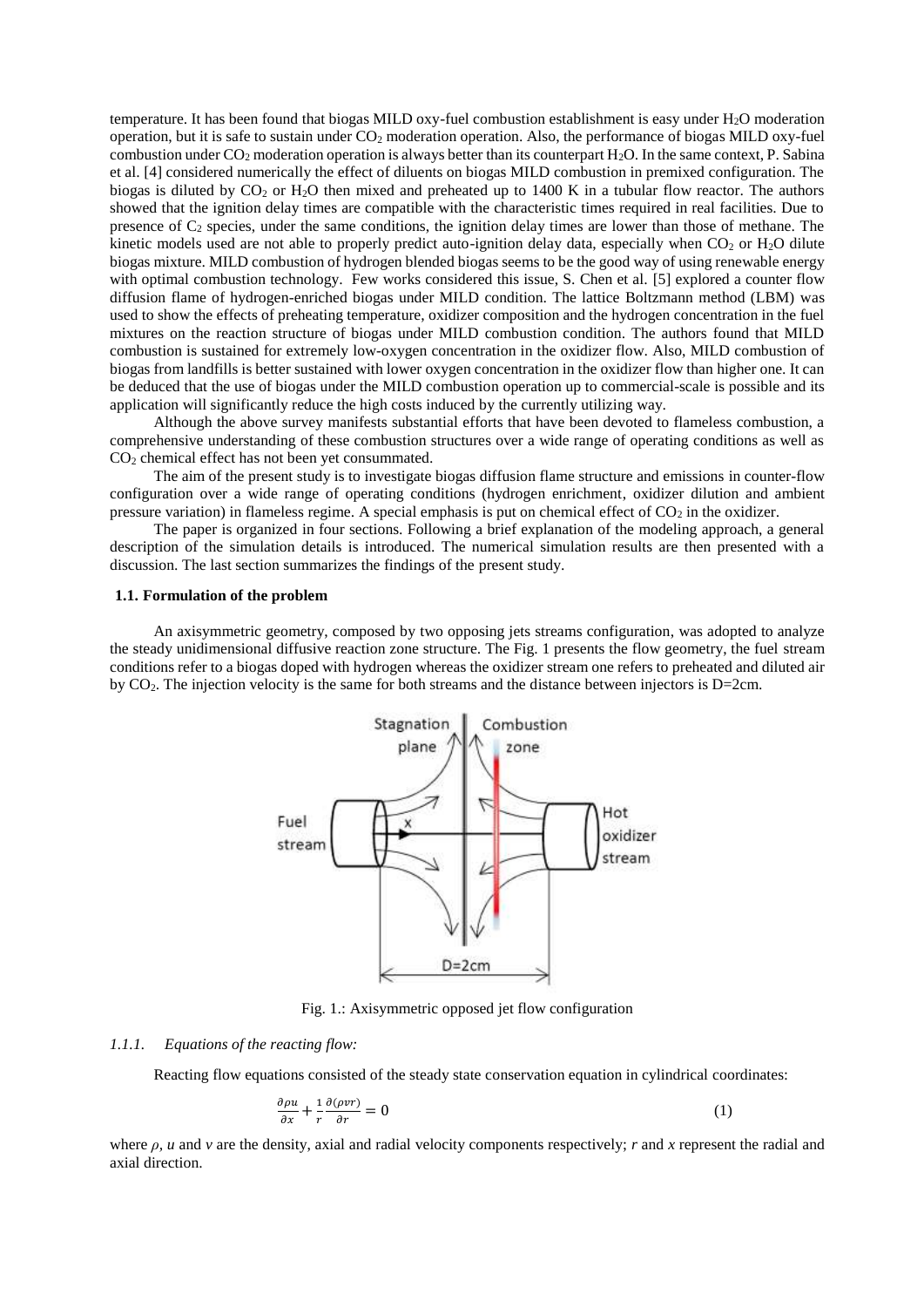The Von Karman hypothesis, which recognized that *v/r* and other variables should be functions of *x* only, simplifies the perpendicular momentum equation (x direction in the Fig. 1) to:

$$
H(x) - 2\frac{d}{dx}\left(\frac{F(x)G(x)}{\rho}\right) + \frac{nG^2(x)}{\rho} + \frac{d}{dx}\left[\mu\frac{d}{dx}\left(\frac{G(x)}{\rho}\right)\right] = 0\tag{2}
$$

where the quantities  $G(x) = -\rho v/r$  and  $F(x) = \rho u/2$  are only function of x. The continuity equation then reduces to  $G(x) = dF(x)/dx$  with  $\rho$  and *u* depending only of x. Therefore, from species and energy equations,  $Y_k$ and T should also depend only on x. Species and energy conservation equation are:

$$
\rho u \frac{dY_k}{dx} + \frac{d}{dx} (\rho Y_k V_k) - \dot{\omega}_k W_k = 0
$$
\n(3)

$$
\rho u \frac{dT}{dx} - \frac{1}{c_p} \frac{d}{dx} \left( \lambda \frac{dT}{dx} \right) + \frac{\rho}{c_p} \sum_k C p_k Y_k V_k \frac{dT}{dx} + \frac{1}{c_p} \sum_k h_k \dot{\omega}_k + \frac{1}{c_p} \left[ 4 \sigma p \sum_j X_j a_i (T^4 - T_f^4) \right] = 0 \tag{4}
$$

The ideal gas state equation writes:

$$
P = \rho R_u T \sum_k \frac{Y_k}{W_k} \tag{5}
$$

where the diffusion velocities in eq. (4) are given by either the multicomponent formulation:

$$
V_k = \frac{1}{X_K \overline{W}} \sum_{j=1}^k W_j D_{k,j} \frac{dX_j}{dx} - \frac{D_k^T}{\rho k_k} \frac{1}{T} \frac{dT}{dx}
$$
(6)

With  $D_k$ , *j* and  $D_k^T$  are the multicomponent and thermal diffusion coefficients, respectively. The last term in Eq. [\(4\)](http://jullio.pe.kr/fluent6.1/help/html/ug/node566.htm#eq-T-f-space) is the radiation heat loss resulting from the optically thin model. In this term,  $\sigma$ ,  $P$ ,  $X_i$  and  $T_f$  are the Stefan-Boltzmann constant, pressure, j*th* species mole fraction and the far-field temperature, respectively. The *a*<sup>i</sup> are the polynomial coefficients for the Planck mean absorption coefficients. The gaseous species that participate in radiation are CH4, CO,  $CO<sub>2</sub>$ , and  $H<sub>2</sub>O$ .

#### *1.1.2. Injection conditions*

The injection conditions for the fuel and oxidizer streams at the nozzles are summarized in the table 1.

|                  | Fuel stream                                                                 | Oxidizer stream   |
|------------------|-----------------------------------------------------------------------------|-------------------|
| Velocity         | $v_F = \left[\frac{aD}{2} - 1\right] \sqrt{\frac{\rho_O}{\rho_F}}$<br>(m/s) | $v_0 = v_F$ (m/s) |
| Temperature      | 300(K)                                                                      | 1200(K)           |
| X <sub>CH4</sub> | 0.4                                                                         | $\mathcal{L}$     |
| $X_{CO2}$        | 0.6                                                                         | $0.11$ to $0.19$  |
| $X_{O2}$         | $\mathbf{0}$                                                                | $0.02$ to $0.10$  |
| $X_{H2}$         | $0.1 \text{ to } 0.2$                                                       | 0                 |

Table 1: Injection values for different parameters

The set of differential equations and boundary conditions form a boundary value problem which is resolved by CHEMKIN program.

#### **1.2. Simulation details**

The resolution of the differential equations is achieved assuming multicomponent diffusion transport for all species participating in the chemical mechanism. The radiative heat loss flux from the reaction zone is modeled by the optically thin model. The kinetics of combustion is described by the GRI 3.0 mechanism [6], which is composed of 325 reactions involving 53 species. A low-grade biogas is considered, BG40 (40% methane and 60% carbon dioxide), with several doping values of  $H_2$  in the fuel and  $O_2$  molar fraction in the oxidizer. Computations are performed for the following conditions: ambient pressure ranges from 1 to 10 atm, H<sup>2</sup> molar ratio from 0 to 20%,  $O_2$  molar fraction from 2% to 10% and strain rate  $a = 200 s^{-1}$ .

The main species composing biogas are  $CO<sub>2</sub>$  and  $CH<sub>4</sub>$ , the combustion chemistry of these species is well described by the GRI 3.0. The accuracy of this mechanism was intensively evaluated in previous studies dedicated to hydrocarbons in MILD combustion regime employing experimental data and prediction. For example, in a parallel jet burner system operating in MILD combustion, G.G. Szego et al. [7] have used the GRI-3.0 mechanism to study the operational characteristics of the burner. Results shows good concordance with experience when using this mechanism. In a recent paper, G. Sorrentino et al. [8] used GRI 3.0 mechanism in the investigation of the ignition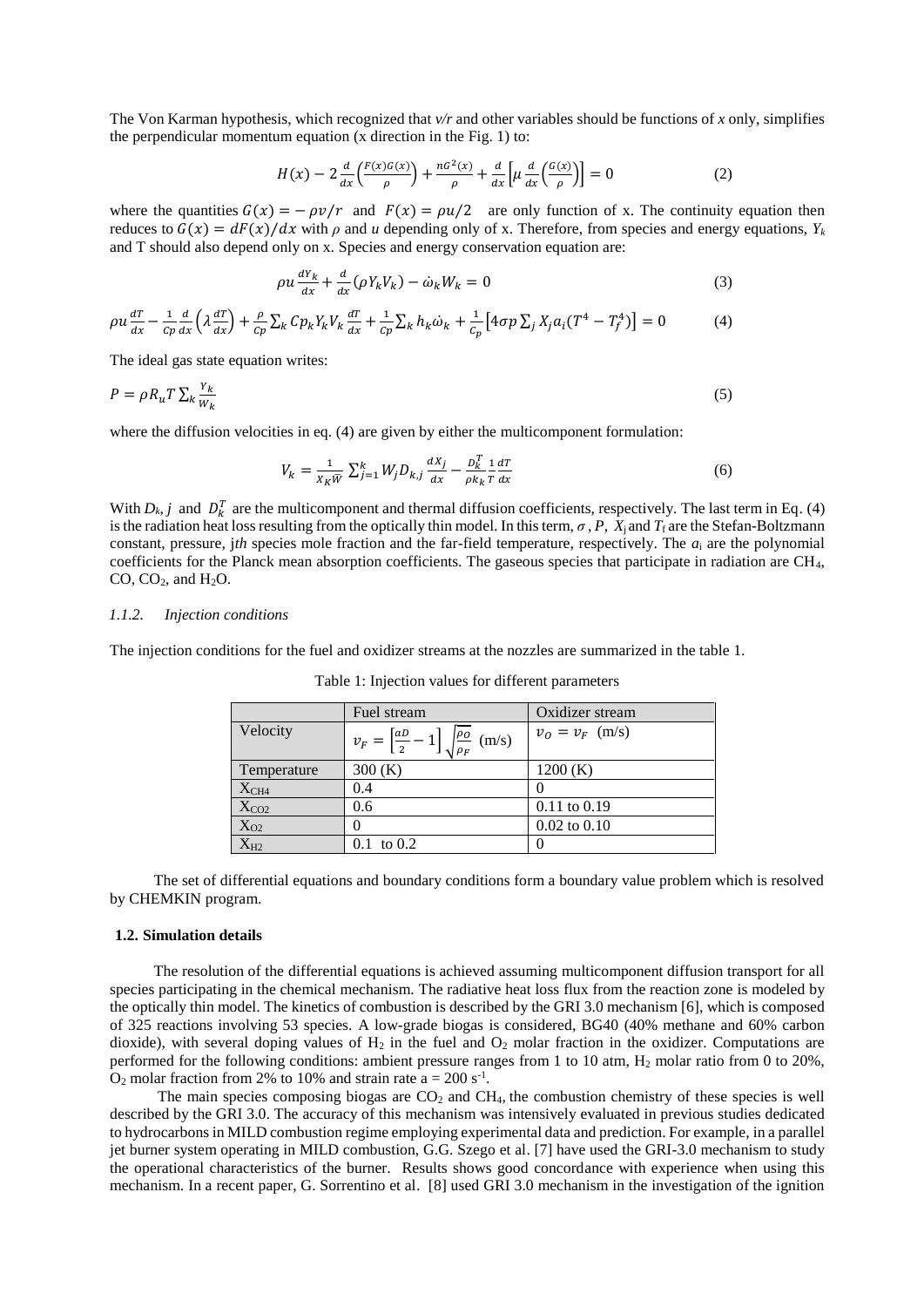and annihilation of methane/nitrogen/oxygen mixture under MILD combustion. In another study [9] the authors used GRI-3.0 mechanism and verified across various conditions that kinetic mechanism is able to predict the general behavior of systems working in MILD conditions [10].

## **2. Results and discussions**

#### **2.1. Hydrogen and oxygen contents effect on flame structure**

To investigate the flame characteristics response to the hydrogen addition to the fuel and the oxygen content of the oxidizer, the low-quality biogas BG40 (40%  $CH_4$  and 60%  $CO_2$ ) is doped by a volume of hydrogen varying from 0 to 20% and the oxidizer is enriched by a volume of oxygen from 2 to 10%, here, it should be mentioned that doping or addition operations consist of the replacement of a volume of the fuel or oxidizer by the same volume of hydrogen or oxygen respectively. In this section, ambient pressure is 1atm and the strain rate is kept constant and equal to 200 s<sup>-1</sup>, this makes the velocity variable with composition but it is the same for both fuel and oxidizer jets. First, results of adiabatic flame temperature are shown followed by flame structure and NO emission.

Fig. 2 depicts the biogas adiabatic flame temperature variation in function of oxygen molar fraction, which varies from 2 to 10% in the oxidizer stream, and the hydrogen enrichment, which increases from 0 to 20% in the fuel stream. Adiabatic flame temperature, which is obtained from thermodynamic equilibrium calculation [11], increases linearly with O<sub>2</sub> addition to the oxidizer. For a fixed oxygen molar fraction in the oxidizer and increased hydrogen in the fuel, adiabatic flame temperature grows very slow. Indeed, for  $O_2 = 2\%$  in the oxidizer and  $H_2 = 0\%$ in the fuel, the adiabatic flame temperature is  $1400$  K, it increases only by 6K while H<sub>2</sub> reaches  $20\%$ . Whereas, for  $O_2$ =10% in the oxidizer and H<sub>2</sub> = 0% in the fuel, the adiabatic flame temperature is 2017 K and rises by 27K for H<sub>2</sub>  $= 20\%$ .

For a fixed hydrogen molar fraction in the fuel and increased oxygen in the oxidizer, adiabatic flame temperature grows sharply. For 0% of H<sub>2</sub> in the biogas and  $O_2 = 2\%$  in the oxidizer, the adiabatic flame temperature is 1400 K, it increases by 647K while the  $O_2$  volume reaches 10%. For 20% of hydrogen addition to the fuel and 2% of oxygen in the oxidizer, the adiabatic flame temperature is 1406 K and rises by 638 K while the volume of oxygen in the oxidizer is 10%.

At low oxygen concentration in the oxidizer, which is relevant to MILD combustion (from 2% to 5%) [12], adiabatic flame temperature is more sensitive to oxygen in the oxidizer than hydrogen in the fuel.



Figure 2: Effects of hydrogen addition to the fuel And oxygen to the oxidizer on the adiabatic flame temperature.

Figure 3: Variation of temperature and CO mole fraction in function of the flame cross section distance and hydrogen addition to the fuel.

Mole fraction CO

The Fig. 3. depicts combustion temperature and CO mole fraction profiles of the BG40 biogas doped by 10% and 20% of hydrogen with an oxidizer enriched by a volume of 4% to 10% of oxygen. Here, it should be mentioned that temperature increases with hydrogen addition because hydrogen is more diffusive and has an important LHV compared to methane, enrichment by hydrogen makes the mixture more reactive [13]. Reducing oxygen in the oxidizer stream to meet MILD regime, reduces combustion temperature significantly. For 4% oxygen and 10% hydrogen, the maximum temperature is 1367K, it increases by 69K when hydrogen increases to 20%. For 10% oxygen and 10% hydrogen, the maximum temperature is 1744K, it increases by 44K when hydrogen increases to 20%. It can be seen from temperature profiles in Fig. 3. that MILD regime prevails nearly until 6% of oxygen, after that the temperature increases rapidly and the MILD regime breaks down. Temperature profiles are all shifted to the fuel side in response of hydrogen or oxygen increases. Also from Fig. 3., it can be noticed that CO mole fraction is increased by hydrogen addition to the fuel and oxygen increment in the oxidizer with a shift of CO peak value to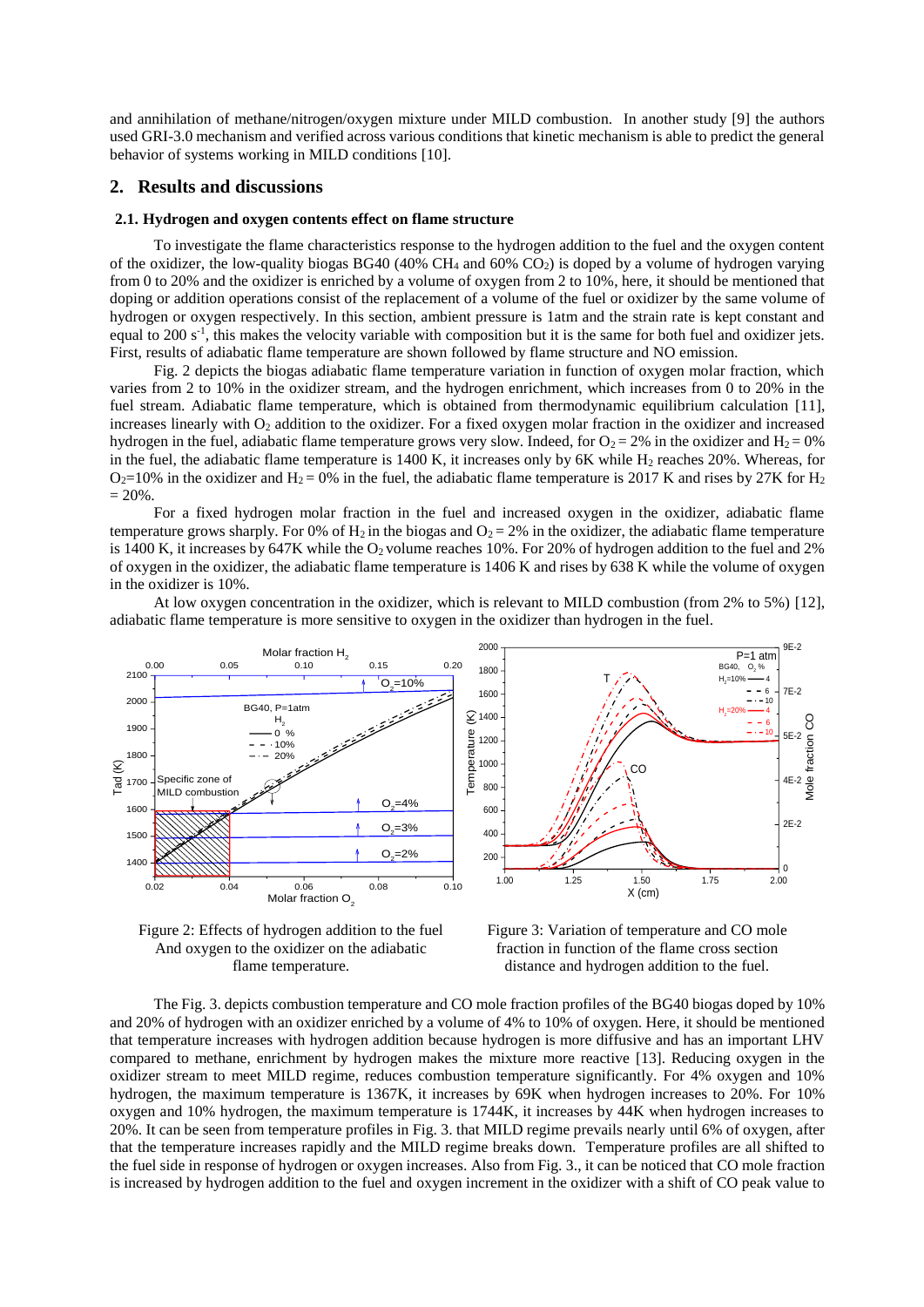the fuel side. In MILD combustion regime, characterized by a small amount of oxygen (2 to 5%) in the oxidizer, the CO mole fraction is reduced significantly.

From Fig. 4.,  $H_2$  augmentation in the fuel and  $O_2$  increasing in the oxidizer increase the mole fraction of OH radical. The same behavior has been mentioned in previous studies [14]. OH is produced in a narrow region which is shifted towards the fuel side with  $H_2$  and  $O_2$  additions. For all cases, the width of the OH produced zone does not exceed 0.37 cm in X space.

Also in Fig. 4, the NO mole fraction decrease with  $O_2$  reduction in the oxidizer stream and increases with hydrogen addition to the fuel. NO is maximal at temperature peaks; the low temperature levels of the MILD combustion regime inhibits NO formation. For MILD regime conditions, while oxygen volume is 4% and hydrogen one is 10%, the maximum NO mole fraction is 0.58 ppm, it increases to 2.6 ppm when hydrogen increases to 20%. When MILD regime breaks, for 10% oxygen and 10% hydrogen, the maximum NO mole fraction is 28 ppm, it increases to 38 ppm when hydrogen increases to 20%.

#### **2.2. Pressure effects on maximum properties**

The figures 5 to 8 present the effects of ambient pressure, hydrogen addition to the fuel and oxygen addition to the oxidizer on the maximum properties of the combustion. The values reported for hydrogen are  $H_2=10\%$  and 20% those for oxygen are 4%, 6% and 10% and finally ambient pressure ranged from P=1atm to 10 atm.

In Fig. 5, the maximum temperature is presented. It is noticed that for the small amounts of hydrogen in the fuel (0 to 5%) and oxygen in the oxidizer (0 to 7%) no combustion occurs for all values of ambient pressure. When hydrogen or oxygen are above the mentioned limits, the mixture reacts nearly for all ambient pressures. It can be seen from Fig. 5. that for the case of 4% oxygen and 10% hydrogen, the temperature decreases when pressure increases which is not conform to the conventional combustion regime. For the other cases included in the MILD regime, 4% to 6% oxygen with 10% to 20% hydrogen, the temperature exhibits a non-monotonic behavior with a maximum value when pressure rises. For the case of 4% oxygen and 20% of hydrogen, the maximum temperature is 1447K located at P=2.5 atm while for 6% of oxygen and 10% of hydrogen the maximum temperature is 1530 K located at P=2.5 atm. In the case of 6% oxygen and 20% hydrogen the maximum temperature is 1617K located at P=8 atm. When the MILD regime breaks (the cases of 8% oxygen), the temperature shows an increasing slope in function of pressure, which is the case of the conventional combustion regime.



Figure 4: Variation of OH and NO mole fractions in function of the flame cross section distance and hydrogen addition to the fuel.

Figure 5: Variation of maximum temperature in function of the pressure, oxygen and hydrogen addition.

In the fig. 6. it can be noticed that the maximum CO mole fraction varies inversely to maximum temperature. Indeed, in the MILD combustion regime, the maximum CO mole fraction shows a non-monotonic variation with a minimum value when pressure augments. Whereas in the conventional regime it is fully decreasing with pressure increase.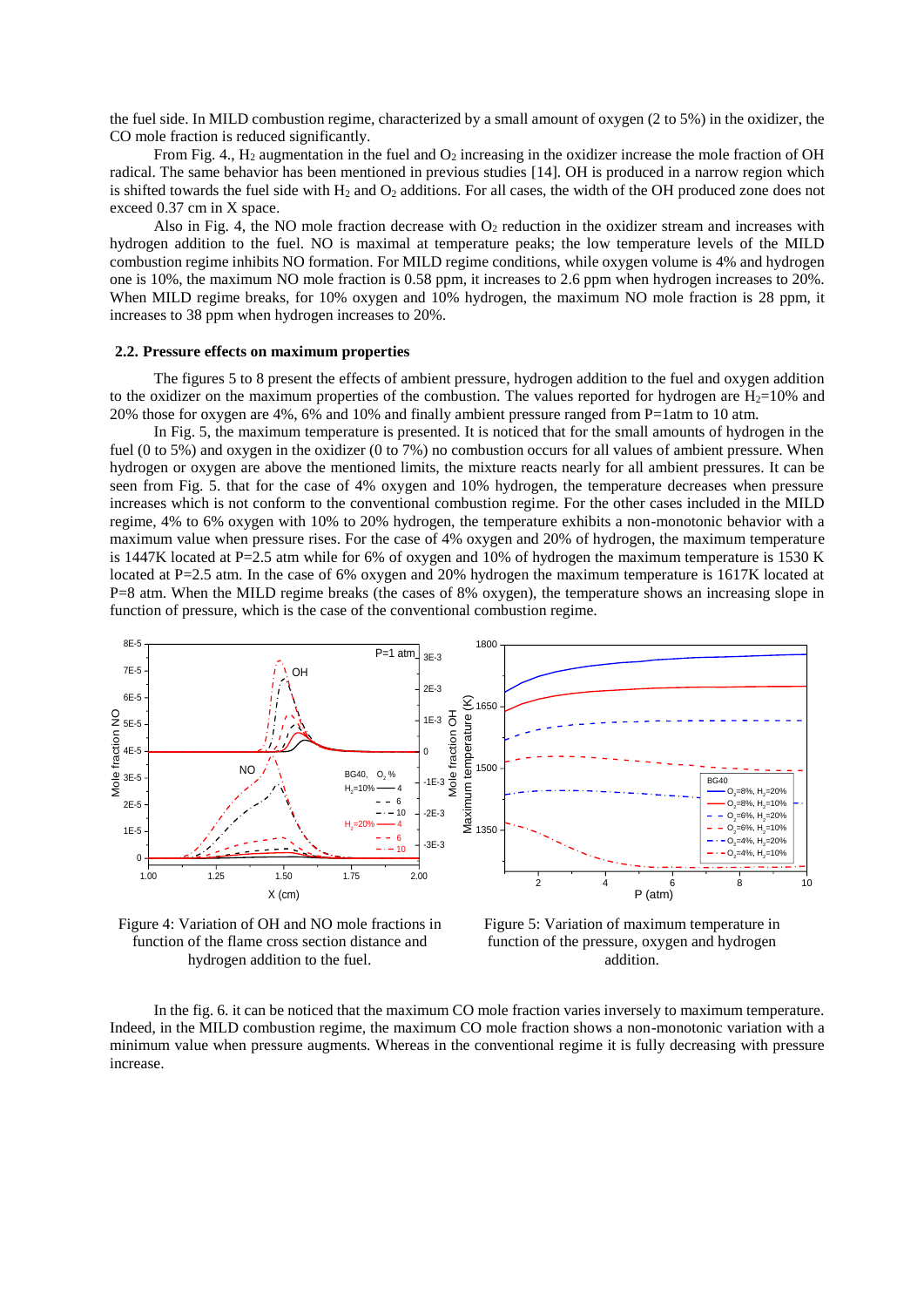

Figure 6: Variation of maximum CO mole fraction in function of the pressure, oxygen and hydrogen addition.

Figure 7: Variation of maximum OH mole fraction in function of the pressure, oxygen and hydrogen addition.

The fig. 7. shows that maximum OH radical mole fraction decreases in all cases with pressure. It can also be noticed that the decrease is more pronounced in the MILD regime. The maximum NO mole fraction is presented by the Fig. 8, which shows a monotonic decrease in function of pressure for both MILD and conventional combustion regimes. It is important the notice that maximum NO mole fraction is drastically reduced in the MILD combustion regime.



Fig. 8.: Variation of maximum NO mole fraction in function of the pressure, oxygen and hydrogen addition.

Figure 9: Variation of the maximum EINOx in function of the pressure, oxygen and hydrogen addition.

## **2.3. The NOx emission index**

To characterize NOx emission, the global emission index, EINOX, is introduced [15]:

$$
EINOx = \frac{\int_0^1 W_{NOx} \dot{w}_{NOx} dz}{\int_0^1 W_{\text{fuel}} \dot{w}_{\text{fuel}} dz} = \frac{\int_0^1 W_{NOx} \dot{w}_{NOx} dz}{\int_0^1 (W_{H_2} \dot{w}_{H_2} + W_{\text{CH}_4} \dot{w}_{\text{CH}_4} + W_{\text{CO}_2} \dot{w}_{\text{CO}_2}) dz}
$$
(7)

where  $W_i$  and  $\dot{w}_i$  are molecular weights and molar production rates of *ith* species, (i = NOx, H<sub>2</sub>, CH<sub>4</sub> and CO<sub>2</sub>) respectively.

Fig. 9 depicts the variation of EINOx emissions index for BG40 in function of hydrogen volume in the fuel, oxygen volume in the oxidizer for different ambient pressure. In the case of MILD combustion regime, the EINOx shows a non-monotonic trend with maximum values as function of ambient pressure. After EINO has reached its maximum values, it begins deceasing monotonically to its minimum ones at the end of the ambient pressure range. It is, also, seen that EINOx is increased by  $H_2$  and  $O_2$  increments in the fuel and oxidizer respectively. EINOx is lowered significantly in the MILD combustion regime compared to conventional regime. Hydrogen blending increases EINOx for both regimes, however EINOx augmentation is significant in conventional regime. In addition,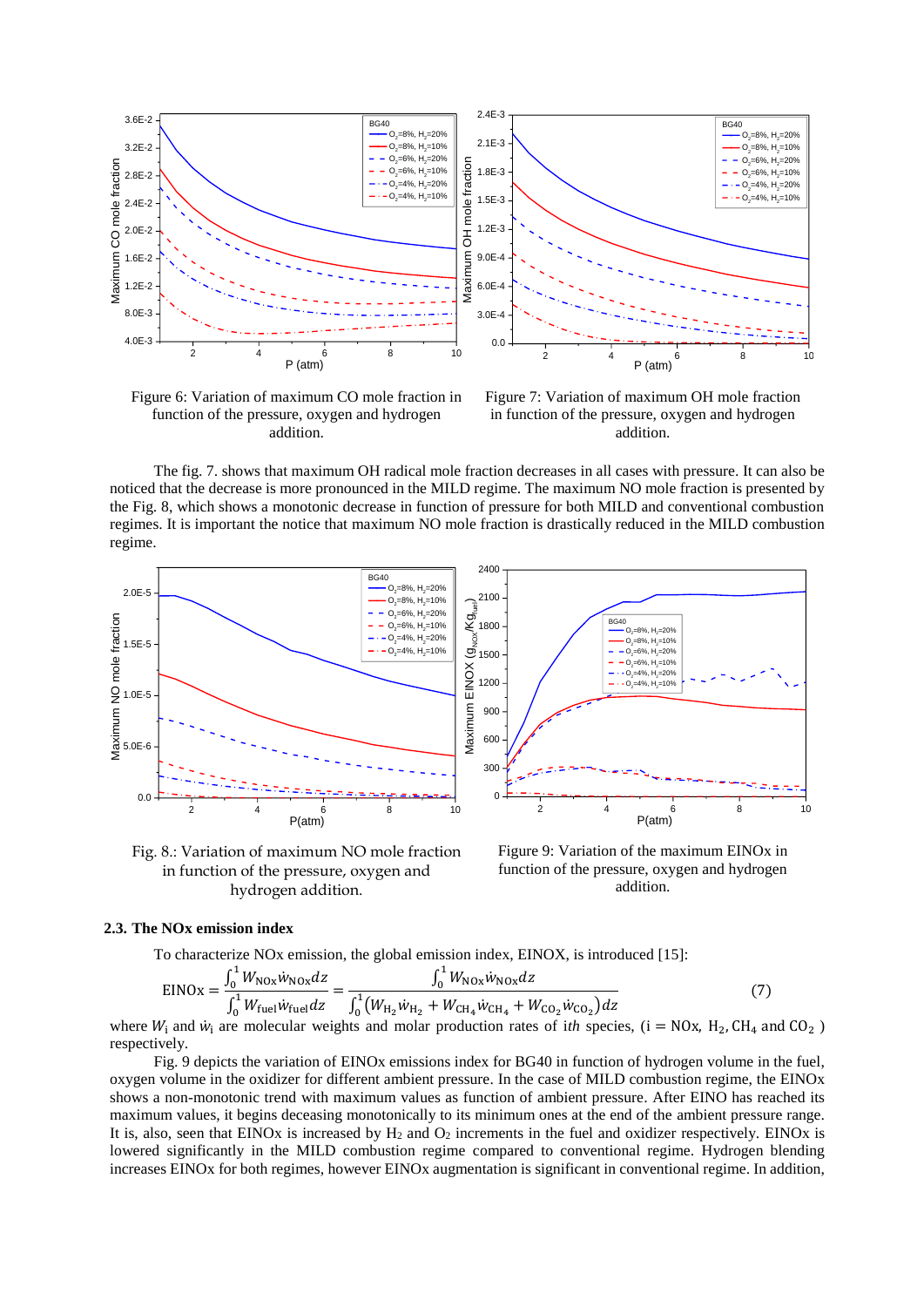it can be observed that  $BG40-20\%H_2-4\%O_2$  and  $BG40-10\%H_2-6\%O_2$  have nearly the same EINOx level especially for elevated ambient pressure where low NO emissions are obtained for all hydrogen volumes considered.

#### **2.4. Chemical effect of the CO<sup>2</sup> contained in the oxidizer**

Fig. 10 illustrates the chemical effect of the  $CO<sub>2</sub>$  present in the oxidizer on the maximum values of temperature CO, OH and NO for pressure ranging from 1 to 10 atm. The study is conducted for BG40 doped with 10% and 20% of hydrogen.  $CO_2$  mole fraction in the oxidizer is 0.17. The artificial inert species X  $CO_2$  method is adopted in order to highlight the  $CO<sub>2</sub>$  chemical effect. This species has the same transport, radiation and thermochemical properties of CO2. Therefore, the difference between calculated combustion properties with the artificial species  $X_CO_2$  and  $CO_2$  is due to the chemical effects of added  $CO_2$ .

Fig. 10 shows that the  $CO<sub>2</sub>$  chemical effect reduces the peak value of the temperature especially in the case of 10% hydrogen enrichment. For 10% hydrogen in the fuel, the chemical effects exhibits a non-monotonic variation with pressure, it reaches its maximum for P=5 atm with  $\Delta T=T_{\rm max, X_{\rm CO2}}-T_{\rm max, CO2} = 195$ K. For 20% hydrogen the chemical effects increases linearly in function of pressure for  $P = 1$ atm the difference temperatures caused by  $CO<sub>2</sub>$ chemical effects is  $\Delta T=T_{\rm max,X~CO2}-T_{\rm max,CO2} =80$  K it grows to  $\Delta T=T_{\rm max,X~CO2}-T_{\rm max,CO2} =130$  K for P = 10 atm.

From Fig. 11, it can be seen that  $CO<sub>2</sub>$  chemical effect increases the maximum value of CO mole fraction. This increase is more important in the case of 20% hydrogen. The chemical effect of  $CO<sub>2</sub>$  on CO shows a nonmonotonic variation with pressure augmentation for both cases of hydrogen addition to the fuel (10% and 20%). For 10% and 20 % hydrogen, the maximum chemical effect of  $CO_2$  on CO is reached at P= 3.5 atm and P= 6 atm respectively.



Figure 10: The chemical effect of  $CO<sub>2</sub>$  on maximum temperature.

Figure 11: The chemical effect of  $CO<sub>2</sub>$  on maximum CO mole fraction.



Fig. 12 presents the  $CO<sub>2</sub>$  chemical effect on the radical OH; maximum OH mole fraction is reduced by the chemical effect of  $CO_2$  present in the oxidizer. For the case of 10% of hydrogen in the fuel, the chemical effect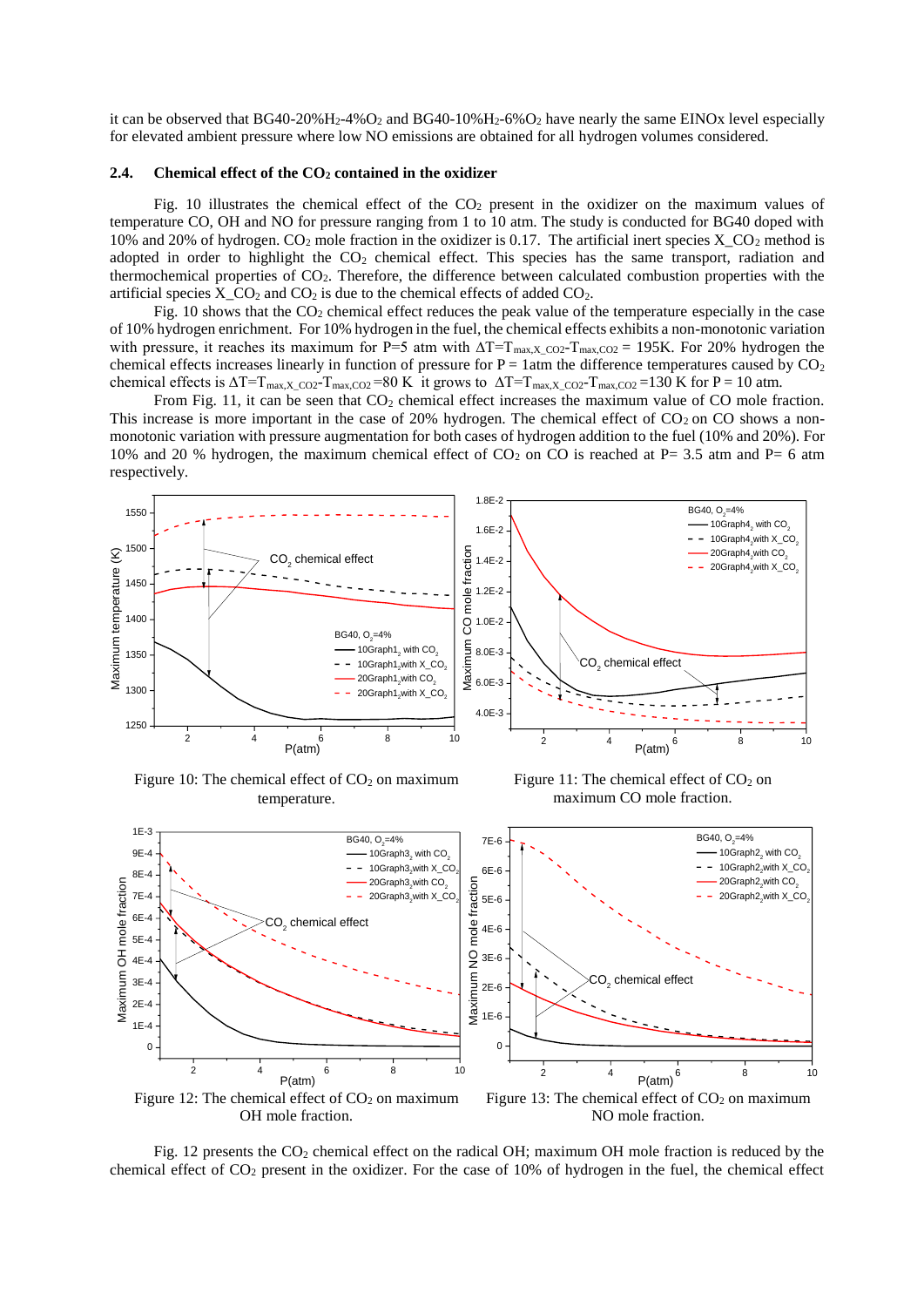exhibits a non-monotonic variation with pressure, it reaches its maximum for P=3 atm. For 20% hydrogen the chemical effects decreases linearly in function of pressure to reach its minimum value at  $P= 10$ atm.

Fig. 13 presents the  $CO<sub>2</sub>$  chemical effect on the NO mole fraction; maximum NO mole fraction is reduced by the chemical effect of CO<sub>2</sub> present in the oxidizer. Chemical is more pronounced for the case of 20% hydrogen added to the fuel. For both cases of 10% and 20% of hydrogen in the fuel, the chemical effect exhibits a decreasing trend with pressure it reaches its minimum values at  $P= 10$ atm.

#### **Conclusion:**

Flameless (MILD) combustion of biogas was studied numerically and emissions were characterized. The  $H_2$ volume in the fuel was varied from 0% to 20%, the  $O_2$  volume in the oxidizer stream ranged from 2% to 10% (where the oxygen of the air is replaced by  $CO_2$  from 11 to 19%) and ambient pressure increased from 1 to 10 atm. The chemical effects of  $CO<sub>2</sub>$  on combustion temperature and emissions was also investigated. The following conclusions can be drawn:

Hydrogen increase in the fuel or oxygen augmentation in the oxidizer increases the MILD combustion temperature, species concentrations, NO emissions and EINOX. At low hydrogen (0% to 5%) and oxygen (2% to 6%) concentrations, combustion didn't occur for all pressure values until oxygen is increased in the oxidizer. An increase of oxygen volume in the oxidizer above 5% breaks down the MILD combustion regime for the hydrogen volume above 10%.

Pressure increase, in the MILD combustion regime, reduces all presented species except CO and temperature which show a non-monotonic behavior with a minimum and maximum value respectively. When pressure increases in MILD combustion, the NO and EINOX are reduced drastically.

Except CO species, the  $CO<sub>2</sub>$  increase in the oxidizer reduces all presented species and temperature by chemical effect. For temperature and CO species, the  $CO<sub>2</sub>$  chemical effect in function of pressure shows different trends depending on hydrogen concentration in the fuel and oxygen volume in the oxidizer.

#### **Nomenclature**

*a*: strain rate  $s^{-1}$ *a*i: mean absorption coefficients of Plank for species i  $C_p$ : specific heat at constant pressure, J kg<sup>-1</sup> K<sup>-1</sup>  $Dz$ : diffusion coefficient m<sup>2</sup>s<sup>-1</sup>  $H_i$ : Enthalpy of species i, J kg<sup>-1</sup> *Le*: Lewis number LHV: Lower Heating Value *P*: Operating pressure, atm *N*<sub>i</sub>: Number of moles of species *i*, moles *s*: Stoichiometric mass ratio of oxygen to fuel *T*: temperature, K *X*i*:* Species i, mole fraction *Y*i: Species i, mass fraction  $Y_{FF}$ : Feed stream mass fraction of the fuel  $Y_{OO}$ : Feed stream mass fraction of the oxygen *Z*: Mixture fraction

#### **Greek letters:**

*λ*: Thermal conductivity, W m-1K-1 *ρ*: Density, kg m-3  $\sigma$ : Steffan-Boltzmann constant, 5.669 x 10<sup>-8</sup> W m<sup>-2</sup> K<sup>-4</sup> *χ*: Scalar dissipation rate, s-1 **Subscripts:** f: far field value hinj: hot injection comb: combustion i: species i st: stoichiometric ∞: Oxidizer side